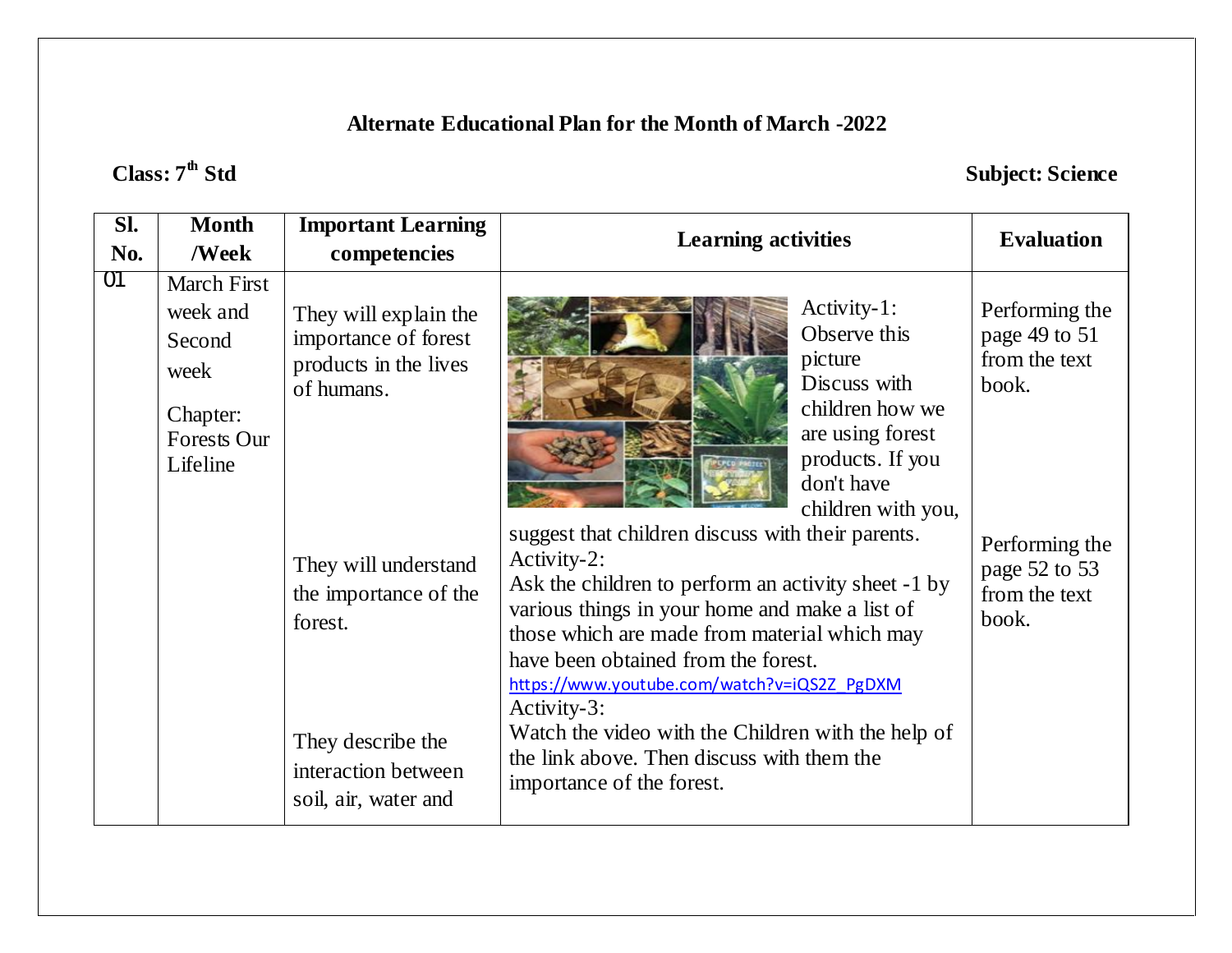|                    | organisms in the        | Activity-4:                                         | Performing the |
|--------------------|-------------------------|-----------------------------------------------------|----------------|
|                    | forest.                 | Understand the pictures in activity sheet 2 and 3   | page 54 to 55  |
|                    |                         | and guide the children to explain the importance of | from the text  |
|                    |                         | the forest in their own words.                      | book.          |
|                    |                         | https://www.youtube.com/watch?v=1Wl0Xvq1DbU         |                |
|                    |                         | https://www.youtube.com/watch?v=0AMVk-XWf-0         |                |
|                    |                         | Activity-5:                                         |                |
|                    |                         | Tell the Children to watch the video using the link |                |
|                    |                         | above and gather information about the forest.      |                |
|                    |                         | Activity-6:                                         |                |
|                    |                         | Help children to perform Activity Sheet 4 and 5.    |                |
|                    |                         | https://www.youtube.com/watch?v=OtLb8H8G4r0         |                |
|                    |                         | https://www.youtube.com/watch?v=9uP5GAjBYF8         |                |
|                    |                         |                                                     | Performing the |
|                    |                         | Activity-7:                                         | page 56 to 63  |
|                    |                         | Watch the video using the link above to learn about | from the text  |
|                    |                         | the disadvantages of waste water and the scientific | book.          |
| March              | Knowing the stages of   | methods of treating waste water and how we should   |                |
| Third and          | wastewater generation   | act as conscious citizens.                          |                |
| Fourth             | and treatment will act  | Activity-8:                                         |                |
|                    | as a conscious citizen. | Guide the children to perform the activity sheet-6  |                |
| week               |                         | independently.                                      |                |
| Chapter:           |                         | Activity-9:                                         |                |
| Waste              |                         | https://www.youtube.com/watch?v=anfl63AC8js         |                |
| <b>Water Story</b> | Learn about hygiene     | Watch the video at the link above to help children  |                |
|                    | and diseases.           | learn more about toilet waste management, hygiene   |                |
|                    |                         | and diseases. Then ask them to write down the       |                |
|                    |                         | answers to the questions in the activity sheet-7.   |                |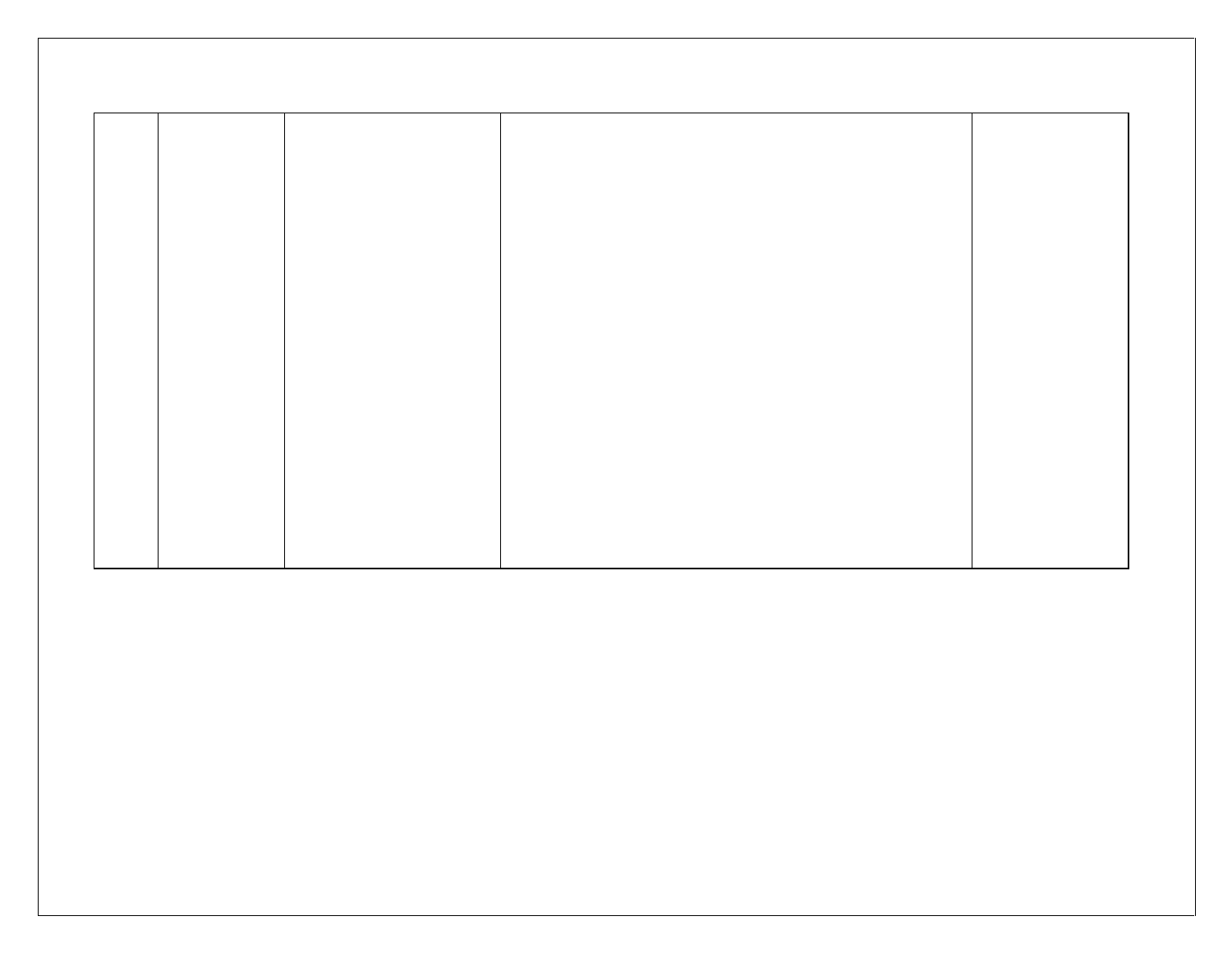Activity sheet -1

Class: 7 Std Forests Our Lifeline Subject: Science

1.List items made from forest products in your home.

2.Complete the table below by discussing with your teacher or Parent and from which plants from the following forest products are available.

| Gum | Fuel wood | Medicinal plant | 7:1 |
|-----|-----------|-----------------|-----|
|     |           |                 |     |
|     |           |                 |     |
|     |           |                 |     |
|     |           |                 |     |
|     |           |                 |     |
|     |           |                 |     |

3. Paste the use images of honey in the following empty circles or draw the uses in the blank space.

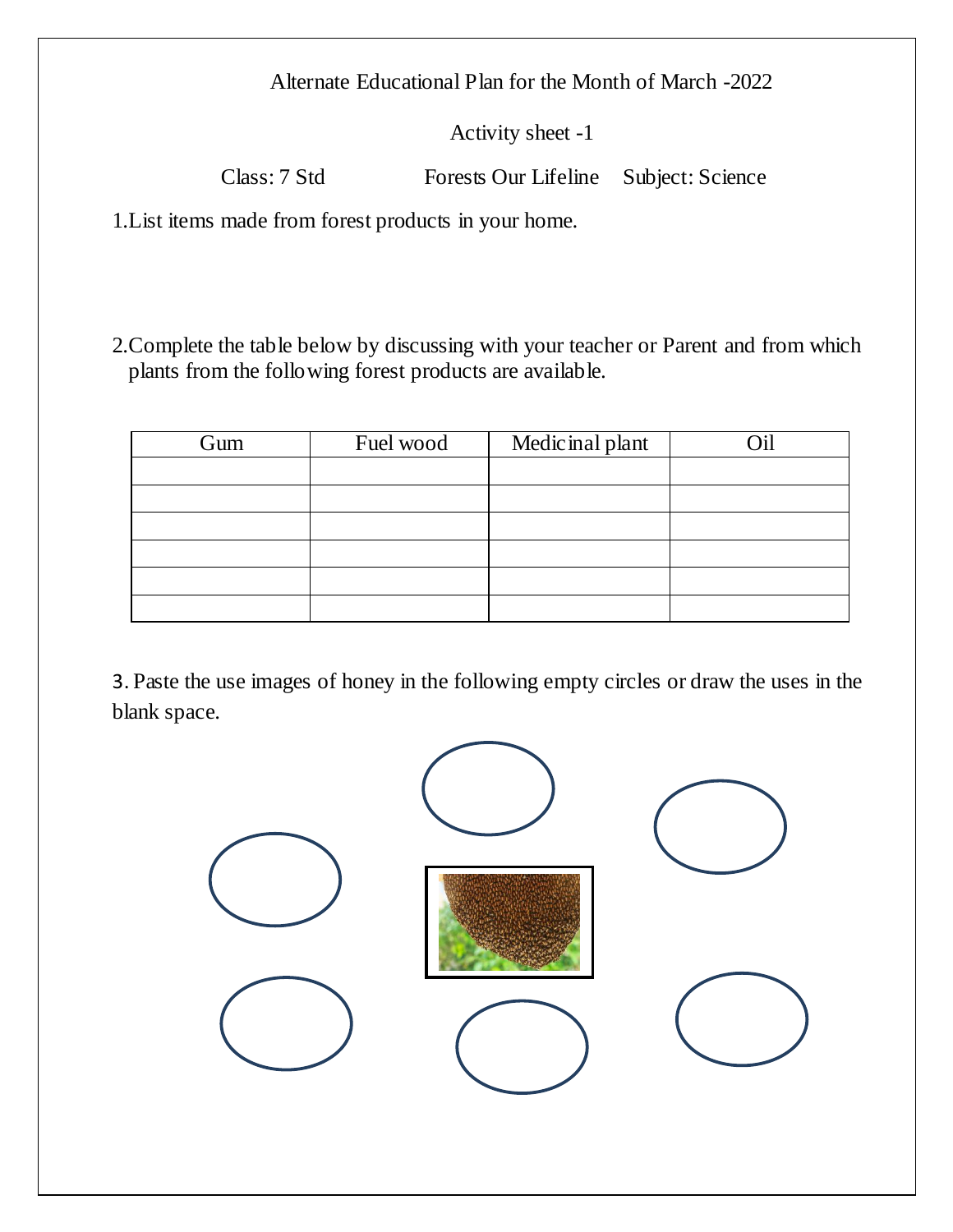Activity sheet -2



1.Look at the pictures above and explain in your own words the importance of the forest

2.Describe the role of the forest for the balance of oxygen and carbon dioxide in the atmosphere.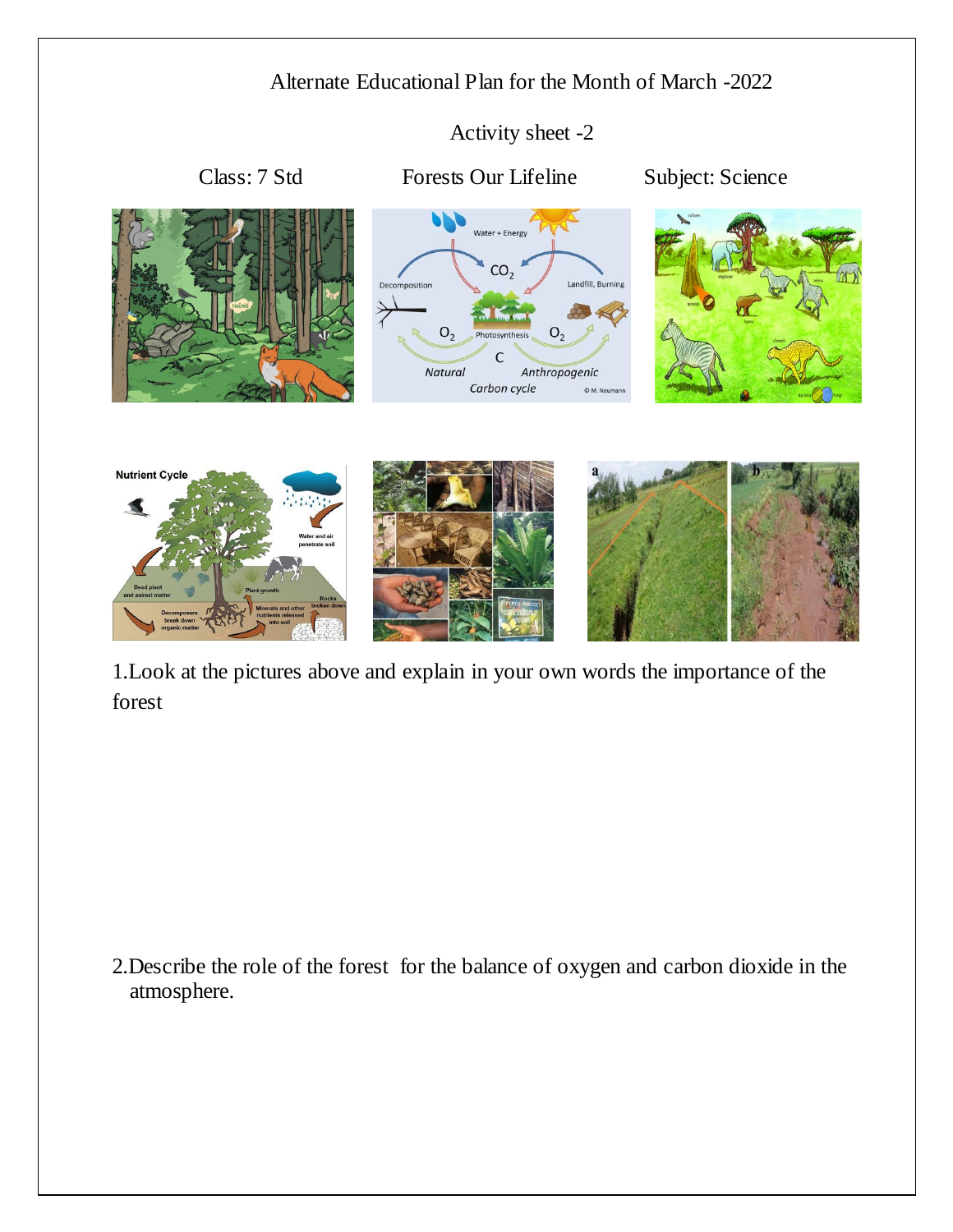Activity sheet -3

Class: 7 Std Forests Our Lifeline Subject: Science

1. Observe the a picture below and describe the situation in your own words



2.Write slogans on forest conservation.

3.Write a picture of the forest of your imagination on a drawing sheet.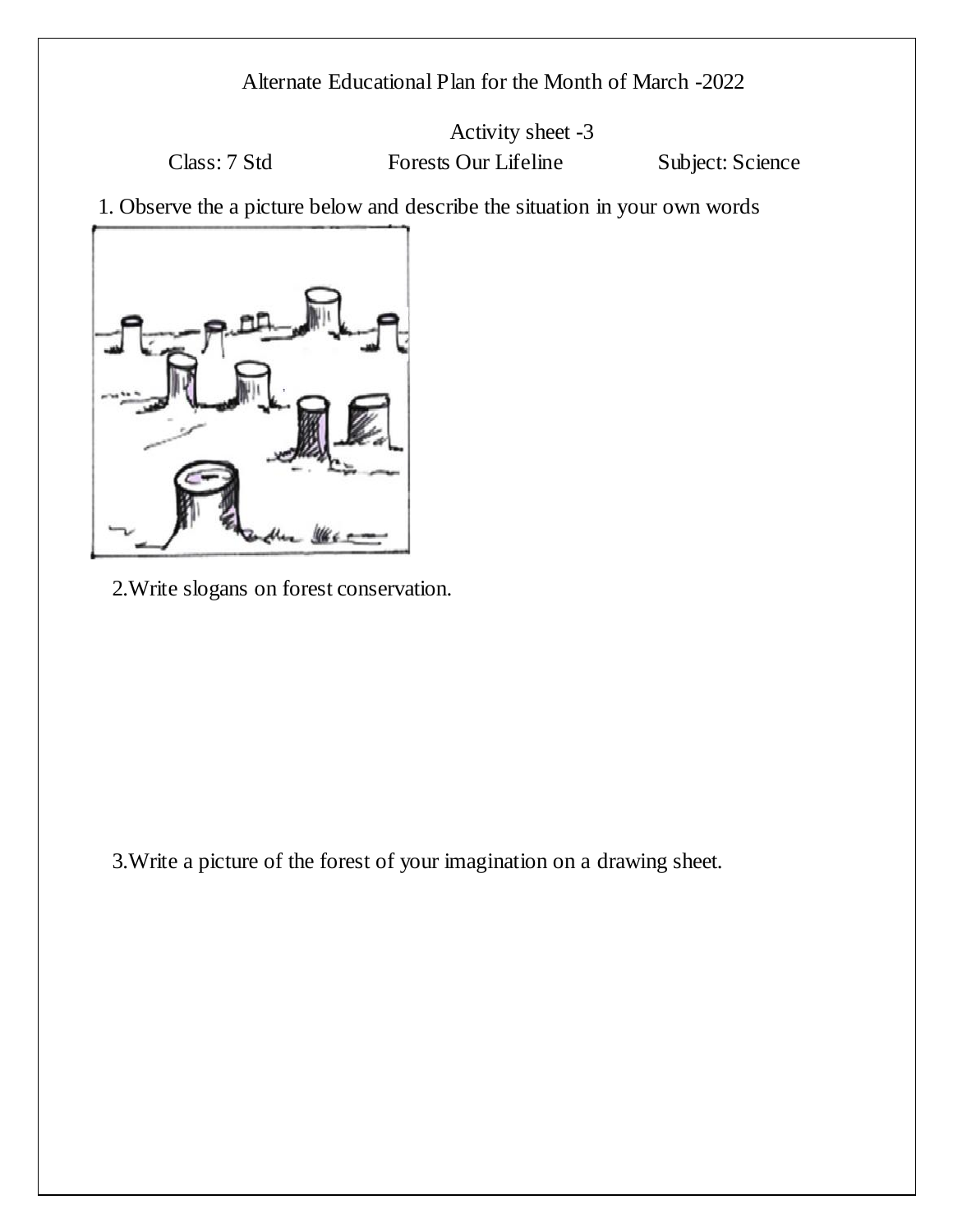

1. Write any 3 processes that take place in the forest with the help of the image above.

2.Explain how wild animals help forests grow and reproduce.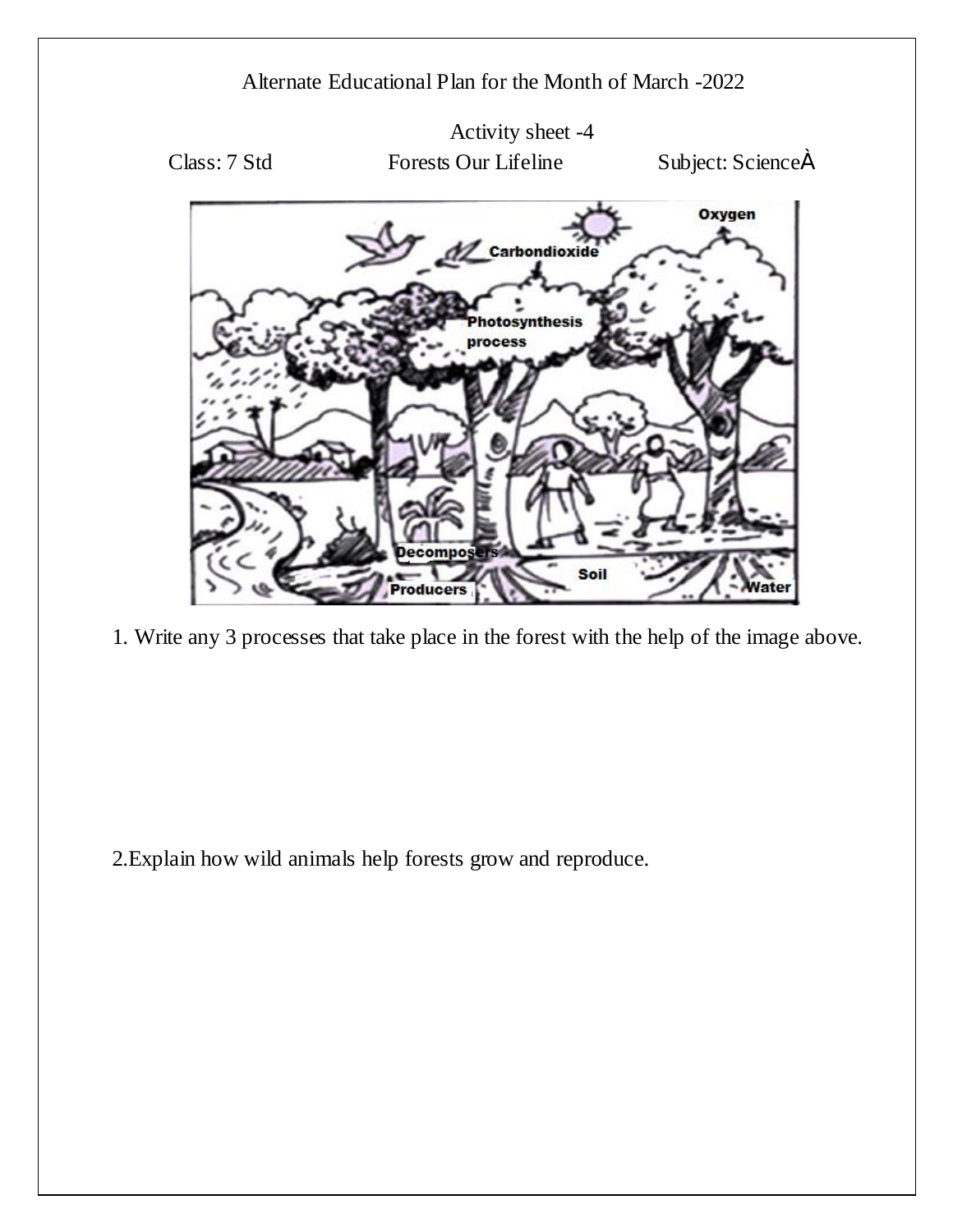Activity sheet -5 Class: 7 Std Forests Our Lifeline Subject: Science

1. Cut the following images. Paste those images in separate sheet in a order to form a food chain.



2. Create your own story about the forest and importance of forest.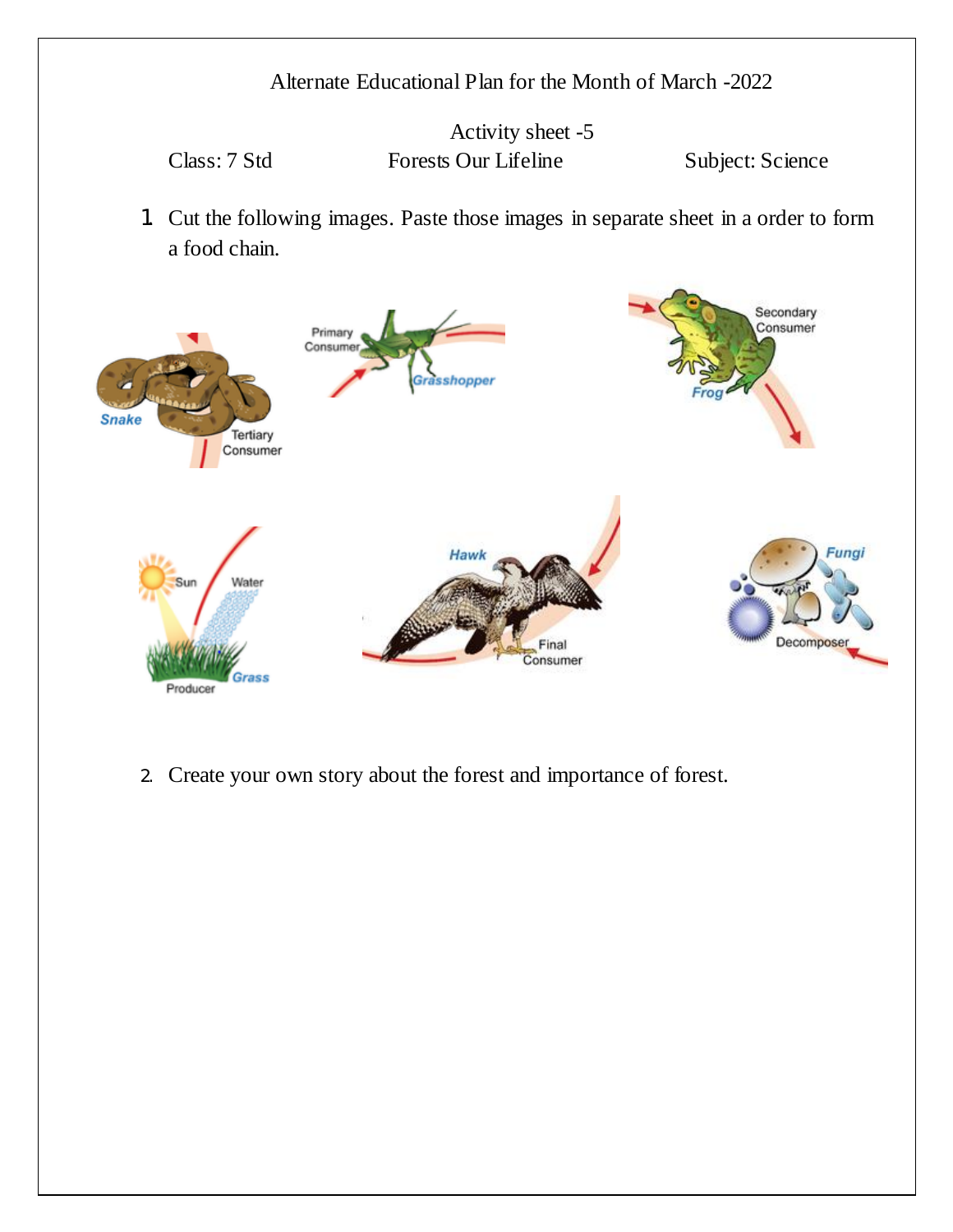Activity sheet -6

Class: 7 Std Waste Water Story Subject: Science

1. Notice the drain near your home, Fill the pollutants present in waste water by discussing with teachers and parents.

| SI.No | Sewage water type      | Its source | Pollutants |  |
|-------|------------------------|------------|------------|--|
|       | Waste water of Kitchen |            |            |  |
|       | Filthy<br>waste        |            |            |  |
|       | Commercial waste       |            |            |  |

2. After viewing the video, fill in the blank in the diagram below.



3. Watch the drain near your home and list the pollutants in it.